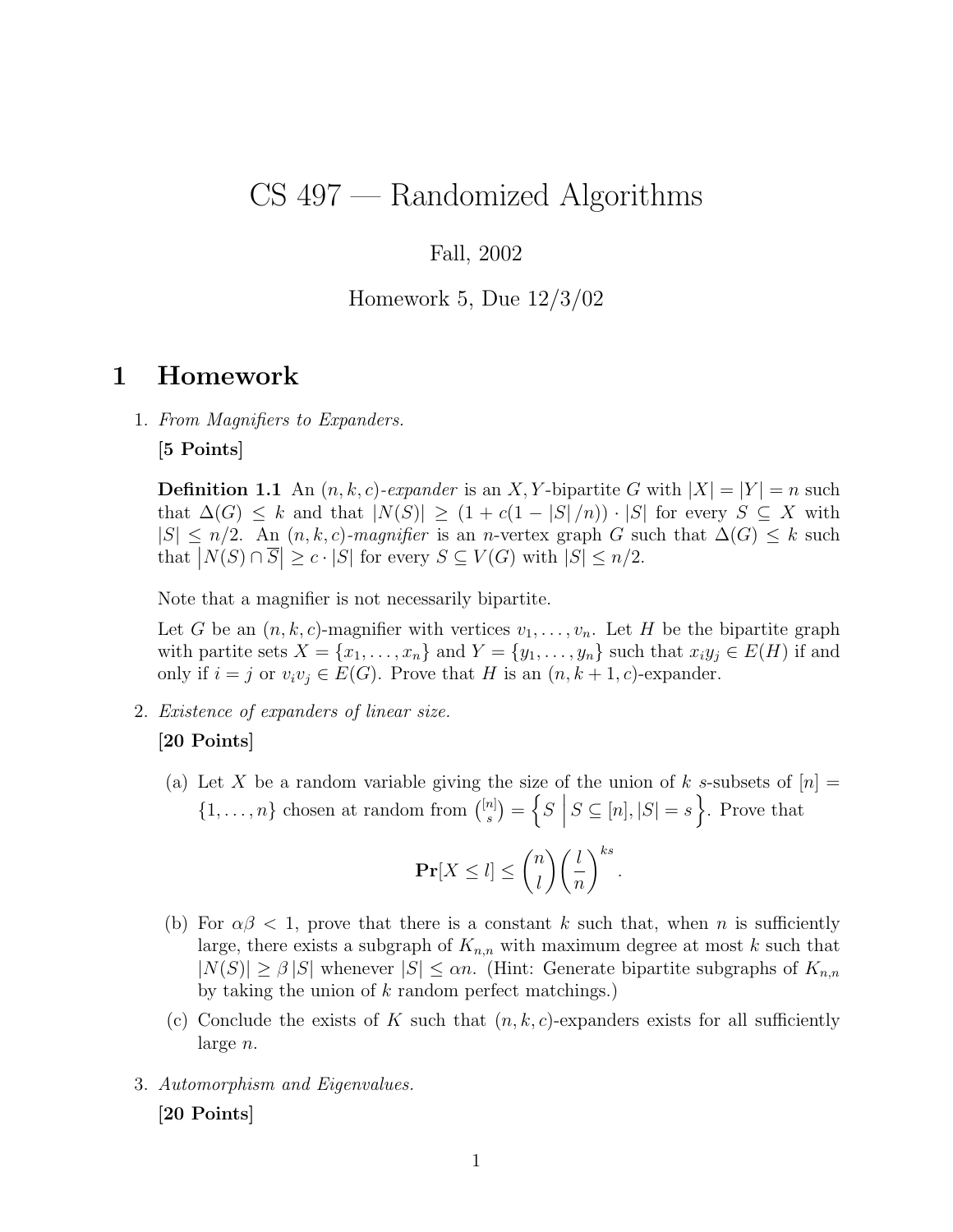**Definition 1.2** An *isomorphism* from G to H is bijection f that maps  $V(G)$  to  $V(H)$ and  $E(G)$  to  $E(H)$ , such that each edge of G with endpoints u and v is mapped to an edge with en points  $f(u)$  and  $f(v)$ .

An *automorphism* of G is an isomorphism from G to G.

- (a) Prove that  $\sigma$  is an automorphism of G if and only if the permutation matrix corresponding to  $\sigma$  commutes with the adjacency matrix of G; that is  $PA = AP$ .
- (b) Let X be an eigenvector of G for an eigenvalue of multiplicity 1, and let P be the permutation matrix for an automorphism of G. Prove that  $Px = \pm x$ .
- (c) Conclude that when every eigenvalue of  $G$  has multiplicity 1, every automorphism of G is an involution, meaning that repeating it yields the identity
- 4. The eigenvalues of a cycle.

#### [20 Points]

Show that the eigenvalues of  $C_n$  (the cycle of length n) are  $2, 2\cos(2\pi/n), \cos(4\pi/n), \ldots, 2\cos(2(n-1))$  $1\pi/n$ ). Thus if n is odd, 2 has multiplicity one and each other eigenvalue has multiplicity two; if n is even, each of 2 and  $-2$  has multiplicity one, and every other eigenvalue has multiplicity two. [Hint: Assuming as we may, that  $V(C_n) = \mathbb{Z}_n$  and  $E(C_n) = \left\{ ij \mid$  $i - j = \pm 1$ , note that  $(1, \omega, \omega^2, \dots, \omega^{n-1})$  is the eigenvector of each n-th root of unity  $\omega$ .]

5. On the Importance of Being Empty.

#### [20 Points]

(Due to Jeff Erickson)

Let P be a set of n points picked randomly, uniformly and independently from  $\mathcal{I}$ , where  $\mathcal{I} = [0,1] \times [0,1]$  is the unit square in the plane. A point  $p = (x, y) \in P$  is a corner, if the triangle  $\triangle pqr$  does not contain any point of P in its interior, where  $q = (x, 0)$  and  $r = (0, 0).$ 

Let X be the number of corners in  $P$ . Prove a bound, as tight as possible (asymptoticly, constants are not important), on the value of  $E[X]$ . The shorter your solution is, and the more elegant it is, the more points you would get for your solution. More points would be given to solutions avoiding the usage of integrals.

6. VC Dimension.

#### [10 Points]

- (a) What is the VC dimension of  $(X, R)$ , where X is all the points in the plane, and R is the set of all polygons in the plane?
- (b) Bound the VC dimension of  $(X, R)$  in the plane, where X is the set of all points in the plane, and  $R$  is the set of all ellipses. (An ellipse is the image of a circle under affine transformation.) Prove your bound. The bound should be as tight as possible.